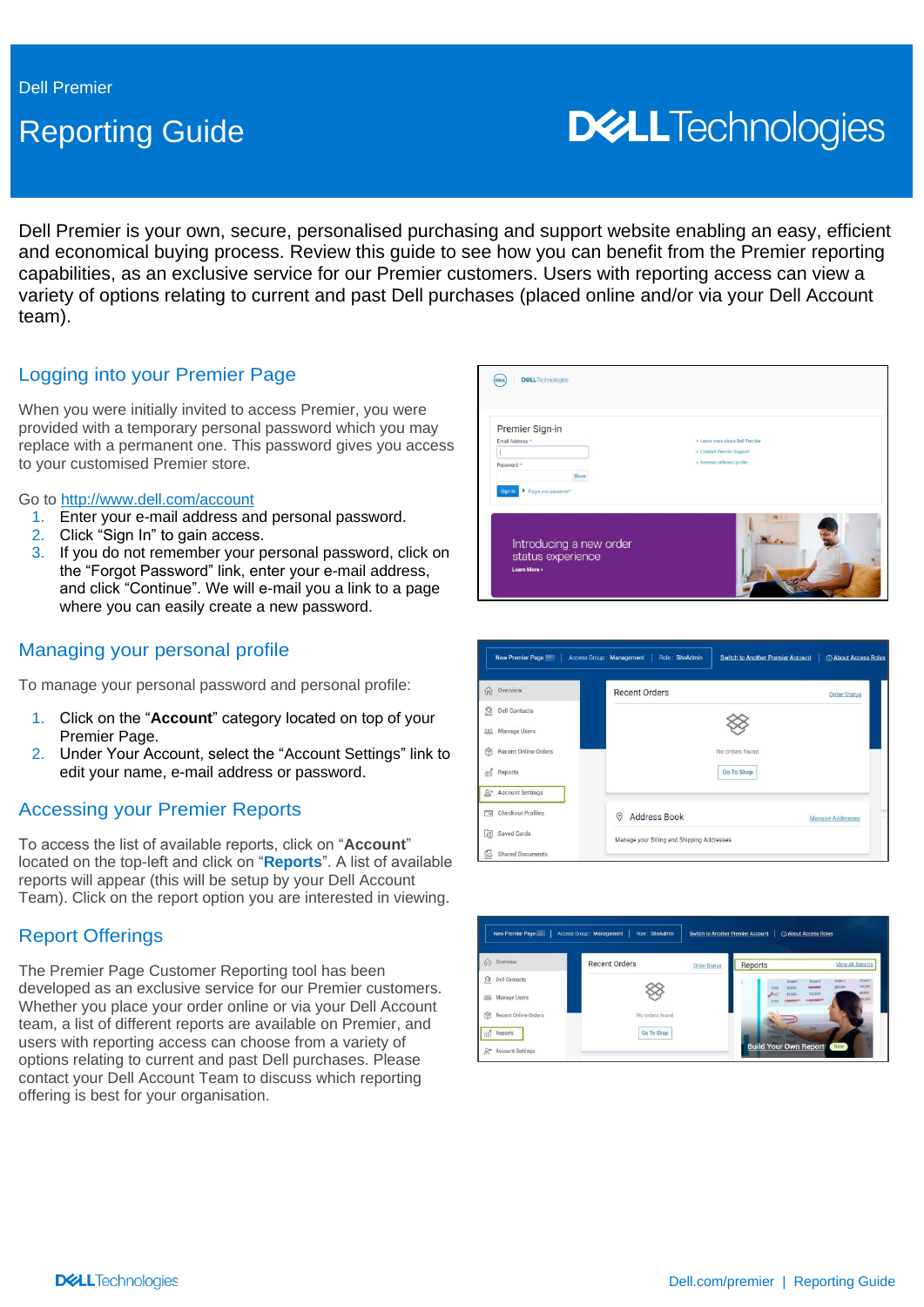Reports most frequently used by our customers:

• System Order Status Report

Use Premier's most comprehensive "Order Status" report to quickly check the status of one or more open orders. You will be able to see packing list and further options at the order detail level – simply click on the order number.

• **Build Your Own Purchase History Report**  Build your favorite report from all available "order", "customer", and "tracking and delivery" details.

• Other reports, like **Premier Invoicing reports**, **My financials** (related to invoices) and **ImageWatch** (related to product transitions) can be made available on your Premier Page. Please contact your Dell Account Team to discuss which offering is best for your organisation. *(Not all reports mentioned are represented by an image)*.

# System Order Status Report

From within your Premier Page, access the "Order Status" section on the landing page. The "Order Status" link provides quick access to all of your orders within the past 2 years that have a status of Received, Confirmed, In Production, Build complete, Shipped, Delivered or Cancelled.

#### **Filter and Search**

The Order Status page allows you to filter and search by:

- 1. Order Number, your own PO Number and/or Dell Purchase ID.
- 2. **Customer Number** displays the customer number(s) associated to your company's Premier page. If you are missing a customer number from this list, please contact your Dell Sales Team to have it enabled for you.
- 3. **Order Status** provides a filter for various items Received by Dell, Confirmed, In Production, Build Complete, Shipped, Delivered or Cancelled
- 4. **Order activity** helps to filter by activity such as partshortage hold, revised delivery date, and invoiced order.
- 5. **Timeframe** allows you to narrow your search (Last 7, 14, 45, 90 days, last 6 months, past 1 year, past 2 years)
- 6. **From Date to Date** enables you to select your start and end dates and get a custom report.

#### **Customizable views and export capability**

Using "**Customize Columns**", you can customize your view by selecting 7 fields (reordering them if necessary) from a list of 30+ options and save it to your profile.

**Export** - All the fields can be exported into an Excel report by clicking the "Export" button. The first 2,000 records will be downloaded instantly; for anything beyond that amount of records, the report will be available in a new link "View Downloads".

| ſηÌ                      | Overview                                                                                                                                          | Reports                                                                                                                           |  |  |  |  |  |
|--------------------------|---------------------------------------------------------------------------------------------------------------------------------------------------|-----------------------------------------------------------------------------------------------------------------------------------|--|--|--|--|--|
| Q                        | <b>Dell Contacts</b>                                                                                                                              |                                                                                                                                   |  |  |  |  |  |
| 883                      | Manage Users                                                                                                                                      | <b>Build Your Own Report New</b><br>Custom order report based on individual preferences chose from a menu of various data filters |  |  |  |  |  |
| 6₹                       | <b>Recent Online Orders</b>                                                                                                                       | Search Reports                                                                                                                    |  |  |  |  |  |
| 葡                        | Reports                                                                                                                                           | Q<br>○ Sort A-Z<br>○ Sort Z-A                                                                                                     |  |  |  |  |  |
| $A^*$                    | <b>Account Settings</b>                                                                                                                           | System Order Status Report                                                                                                        |  |  |  |  |  |
| $\overline{\phantom{a}}$ | Locate recent orders in the production or delivery cycle<br><b>Checkout Profiles</b>                                                              |                                                                                                                                   |  |  |  |  |  |
| $\overline{\mathcal{S}}$ | My Financials Invoice Reporting [2]<br>Saved Cards<br>Access your financial account(s) for an overview of your invoices both outstanding and paid |                                                                                                                                   |  |  |  |  |  |
| ľä                       | Pending Orders Report [2]<br><b>Shared Documents</b><br>Order were placed online in the last 30 days                                              |                                                                                                                                   |  |  |  |  |  |
|                          |                                                                                                                                                   |                                                                                                                                   |  |  |  |  |  |
|                          |                                                                                                                                                   |                                                                                                                                   |  |  |  |  |  |
| (n)                      | Overview                                                                                                                                          | Build Your Own Report Back to legacy view                                                                                         |  |  |  |  |  |
| ର                        | <b>Dell Contacts</b>                                                                                                                              | Build your report the way you want it by entering your preferences below.                                                         |  |  |  |  |  |
| <b>Sep</b>               | Manage Users                                                                                                                                      |                                                                                                                                   |  |  |  |  |  |
| 6                        | Recent Online Orders                                                                                                                              | Step 1 of 3 (Fill all fields to proceed)                                                                                          |  |  |  |  |  |
| $\hat{m}$                | Reports                                                                                                                                           | <b>DE</b><br>General Information                                                                                                  |  |  |  |  |  |
|                          | <sub>2</sub> <sup>™</sup> Account Settings                                                                                                        |                                                                                                                                   |  |  |  |  |  |
| ▭                        | <b>Checkout Profiles</b>                                                                                                                          | Report Type<br>Orders and Invoices                                                                                                |  |  |  |  |  |
| $\sqrt{5}$               | Saved Cards                                                                                                                                       | Report Name (required)                                                                                                            |  |  |  |  |  |
| f3                       | Shared Documents                                                                                                                                  |                                                                                                                                   |  |  |  |  |  |

| <b>DGLLTechnologies</b>                              |                                   | Search Dell Premier        |                         | Q                                              | $\Omega$ Contact Us $\sim$                | R Basket & New Premier Pag.                           |                        |
|------------------------------------------------------|-----------------------------------|----------------------------|-------------------------|------------------------------------------------|-------------------------------------------|-------------------------------------------------------|------------------------|
| Shop v                                               | Solutions & Services<br>Support y | Account                    |                         |                                                |                                           |                                                       |                        |
| 1. L. Sayert<br>11 Practice Standard States          |                                   |                            |                         |                                                |                                           | $\sim$                                                |                        |
| <b>Your Premier Page</b>                             |                                   |                            |                         |                                                |                                           |                                                       |                        |
| Order Number                                         |                                   | PO Number                  | <b>Dell Purchase ID</b> |                                                | <b>Customer Number</b>                    | <b>Order Status</b>                                   |                        |
| Search                                               |                                   | <b>Beach</b>               | Teanth                  |                                                | AB                                        | $\lambda$ di                                          |                        |
| Boneple car to 100 values.                           |                                   | Boreagin ag to 100 rature. | 12 sharacter min.       |                                                |                                           |                                                       |                        |
| Activity                                             |                                   | <b>Time Frame</b>          | <b>From Date</b>        |                                                |                                           |                                                       |                        |
| M                                                    |                                   | Fast 45 days<br>$\sim$     | m sono                  |                                                | <b>EX DESCRIPTION</b>                     |                                                       |                        |
|                                                      |                                   |                            |                         |                                                |                                           | Clear                                                 | <b>Lipdate Results</b> |
| Showing 1-12 Of 12 orders placed in the last 45 days |                                   |                            |                         |                                                |                                           | A. Vincillominatelli 1 2 Export 1 4 Customize Columns |                        |
| o.<br><b>ORDER DATE -2</b>                           | <b>CROER MIMBER -2</b>            | <b>PO NUMBER 2</b>         | PRODUCT DESCRIPTION     | STATUS (2)                                     | <b>DELIVERY</b>                           | <b>ACTIVITY</b>                                       |                        |
| O.<br>Aug 17, 2030                                   | 5740093                           | MC01006                    | Latrade S410 BTX B      | <b>CASE AND DOGS HOM CAS</b><br><b>Debugai</b> | Delivered<br>Aug 21, 3920                 | ğ,                                                    | ÷                      |
| o<br>Aug 17, 2025                                    | 6742567                           | 1/0197                     | PowerFolge R540.5er     | --<br>Dallmered                                | <b>Delivered</b><br>Aug 24, 2020          | z)                                                    | 36                     |
| ۰<br>Aug 13, 2028                                    | 2014<br>67M76                     | uoid                       | APC Beck UPS 600Y       | --<br>Shaped                                   | Estumated bis Airline By<br>Paig 24, 2020 | $\overline{u}$                                        | $\sim$                 |
| n.<br>Aug 13, 2020                                   | ATMZE                             | <b>UCHT</b>                | Dall Winstons Dealer.   | -----<br>Delivated                             | Delivered<br>Aug 16, 2020                 | $\frac{1}{2}$                                         | $\sim$                 |